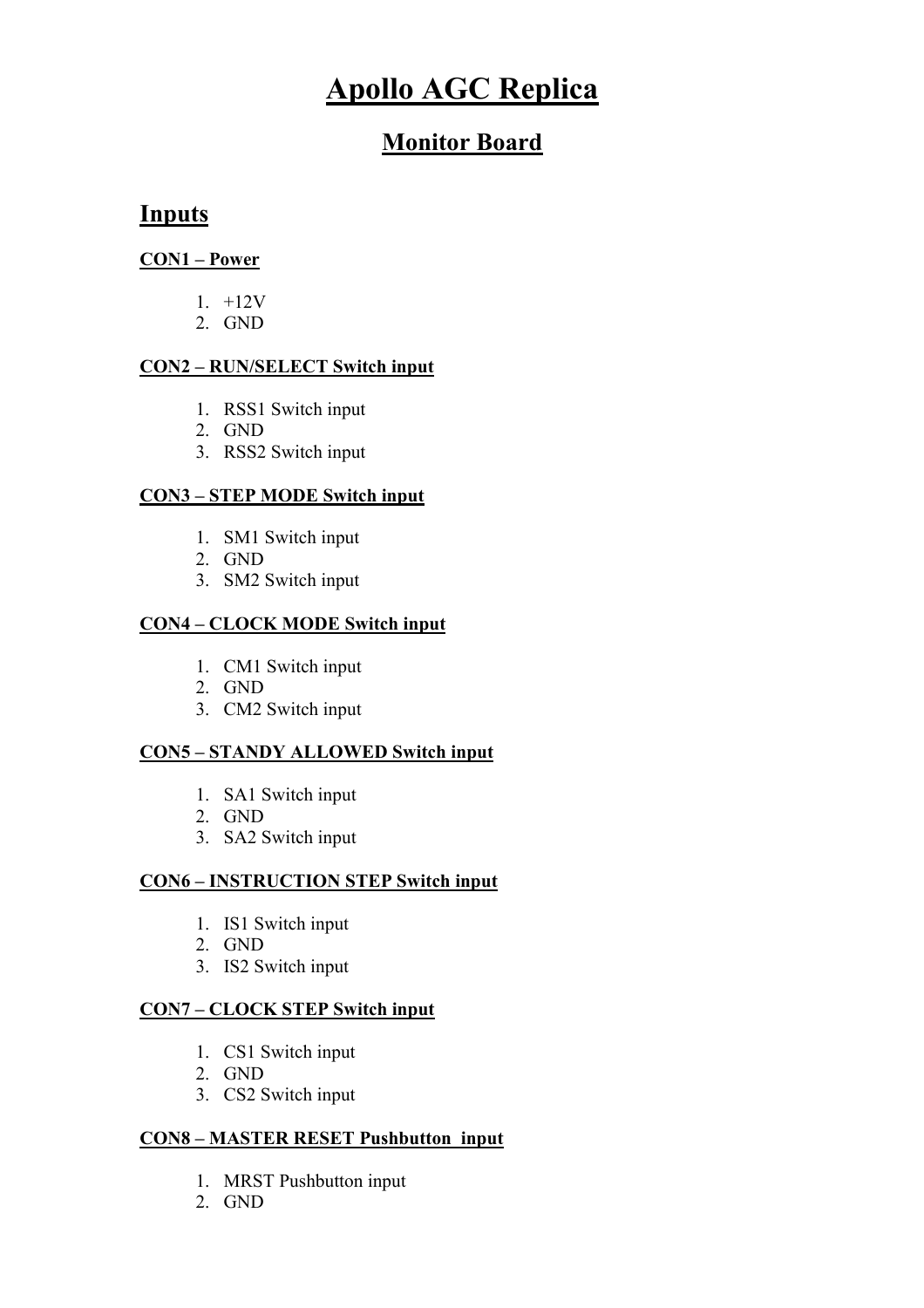# **Outputs**

#### CON11 – CONTROL signals

- 1. NRUN De-bounced output from RUN/STEP switch
- 2. INST De-bounced output from STEP MODE switch
- 3. FCLK De-bounced output from CLOCK MODE switch
- 4. NSA De-bounced output from STANBY ALLOWED switch
- 5. NSTEP De-bounced output from INSTRUCTION STEP switch
- 6. MCLK De-bounced output from CLOCK STEP switch
- 7. GND
- 8. GND

#### CON10 – RESET CONTROL Outputs

- 1. Buffered Reset output line SL RSTA
- 2. Buffered Reset output line SL RSTB
- 3. Buffered Reset output line TP NPUR
- 4. Buffered Reset output line CK NPUR
- 5. Reset Output line NPURST
- 6. GND

#### CON9 – RESET LED Outputs

- 1. RESET LED connection A
- 2. RESET LED connection K



Picture 1 - The above picture shows the 15Hz clock (yellow trace) output from the onboard de-bounce 555 timer circuit